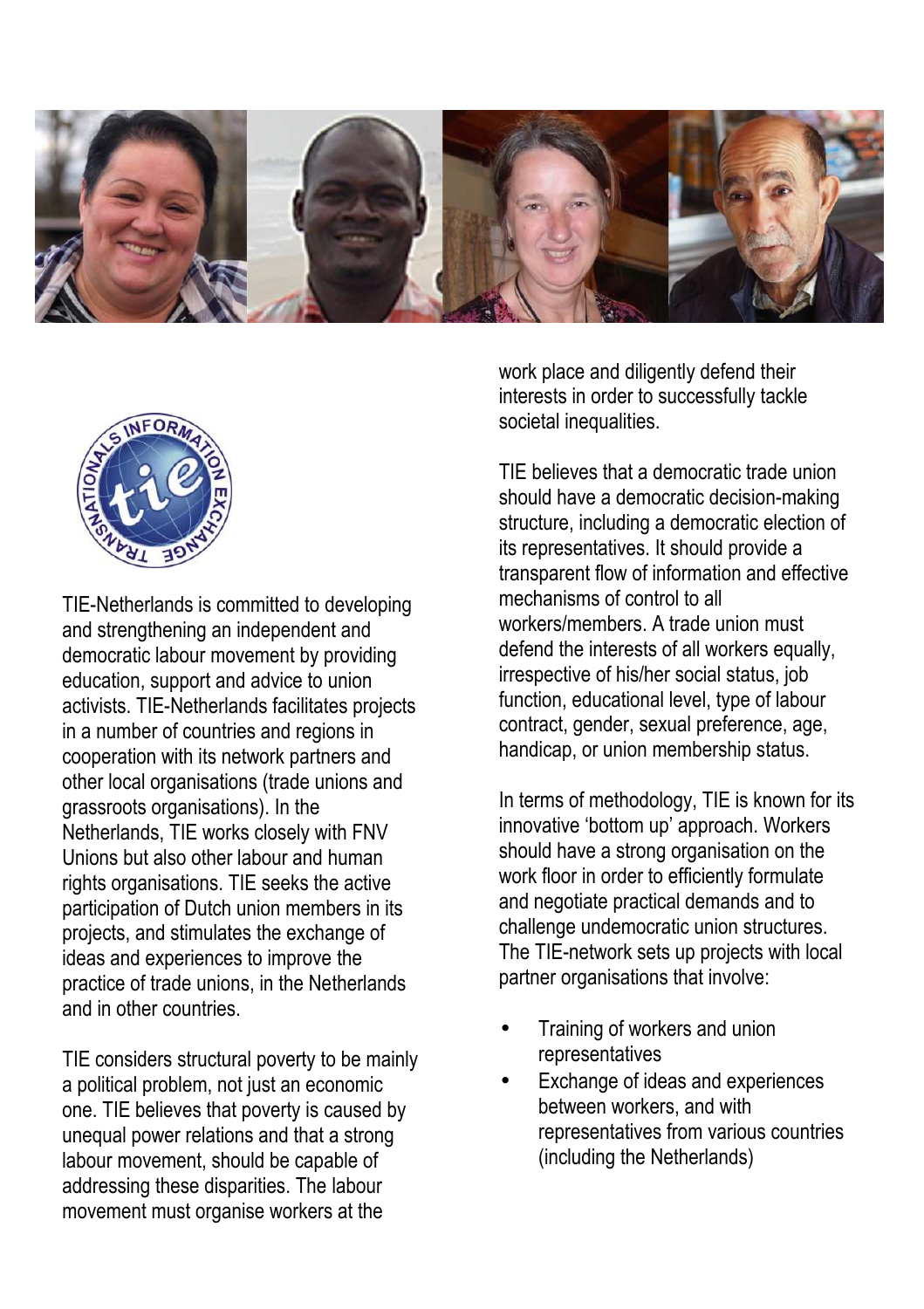

Collective development and implementation of innovative union strategies

To fulfil its task of strengthening a democratic labour movement on a global scale, TIE focuses on the following issues:

- Strengthening the position of youth, women and LGBT- workers at the workplace and within the unions.
- Strengthening the position of workers in free trade zones
- Corporate social responsibility from a worker's perspective
- Strengthening international solidarity between workers; for example, through social media

TIE and its partners are active in a large number of countries, including Morocco, Mexico, Argentina, Chile, Brazil, Honduras, Guatemala, Turkey, Belarus, Russia, Malaysia, Thailand, Sri Lanka, Indonesia and Cambodia.

# **PROJECTS: EXAMPLES**

#### **Free Trade zones**

Several TIE projects deal with the question of free trade zones. During the last few decades an increasing amount of industrial production has moved from the West to other countries. Large multinationals, as well as smaller producers, go to where they find the lowest production costs and wages. Certain sectors, such as the textile industry, fish and seafood processing, and assembly work in the electronics and car-parts industries, employ mainly women and young people who work in precarious conditions. The desire of governments to create the most 'attractive' investment climate in these zones means that there is little, if any, control on labour conditions and workers and trade union rights are often violated. Accordingly, very few workers in these zones are organised. TIE, together with local partners and Dutch labour unions, supports the workers in free trade zones in various countries who are not, or who struggle to be, organised.

## **Gender in Belarus**

The TIE project to support democratic unions in Belarus also concentrates on reinforcing the position of women – and female leadership – in the independent and democratic labour union BKDP. It does so by supporting seminars about (self-) realisation, rights, useful skills and strategic decision-making. In 2006 the first meeting took place between the BKDP, FNV Bondgenoten (the largest Dutch labour union) and TIE-Netherlands, in which a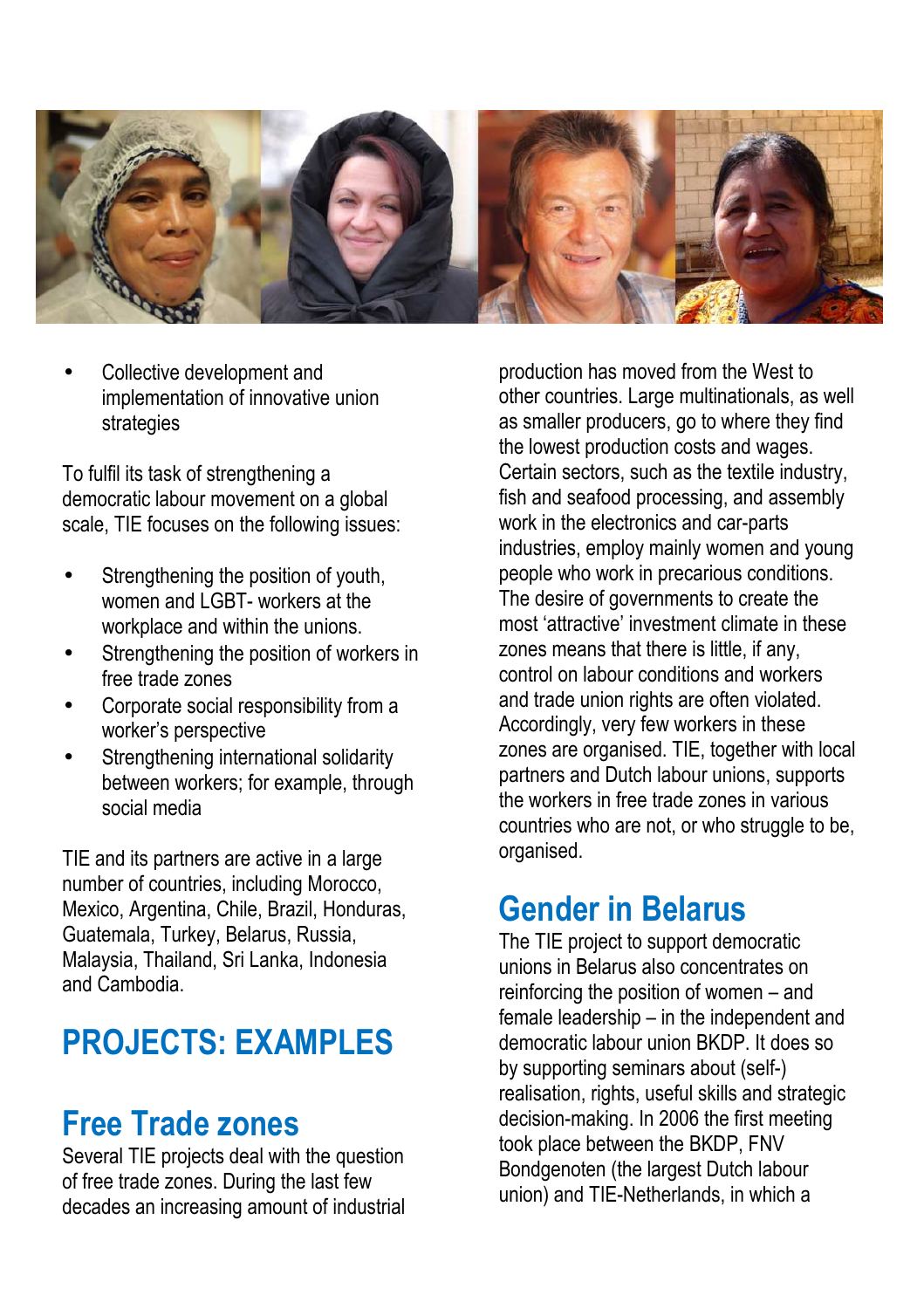

group of women (from Belarus) also participated. As a result, the women started to realise that certain issues are more important to them than to their male counterparts, and that these issues will never be dealt with unless women themselves become more active in the union. They are now working hard to make this a reality.

## **Mutual learning and international cooperation between union activists**

The organising work by active union members on the work floor is always a central issue in TIE's projects. Employees have the most practical and relevant knowledge about their daily work and their unions. Peer-to-peer exchanges are invaluable and inspirational. They encourage workers to invent collective strategies to challenge labour conditions. Knowledge exchanges between union members are particularly effective in multinationals and between workers of the same sector; combining the knowledge of union members in various countries is a very good way to learn more about the company or the sector and is extremely useful for efficient strategy planning. A good example is a project in which TIE facilitates cooperation and mutual learning between workers from the

supermarket sector in the Netherlands and Chile (Lidl and Walmart, both multinational companies).

Trade union activists working for Walmart distribution centres in Chile successfully used the method of 'production mapping' to increase their membership and to strengthen their position towards the management. After being introduced to this method during an international exchange in Chile a group of Dutch union activists (FNV Bondgenoten) at Lidl started to apply the method in 7 supermarkets in the Netherlands. Together with their colleagues they identified the main issue for workers (health problems because carrying high pallets and heavy boxes), the number of cases and the health consequences that workers experience. After mapping these issues they presented a report to the management during an action which has been extensively covered by the Dutch media. The Lidl management promised to take steps to improve health and safety regulations, something which will be carefully monitored and mapped by the workers.